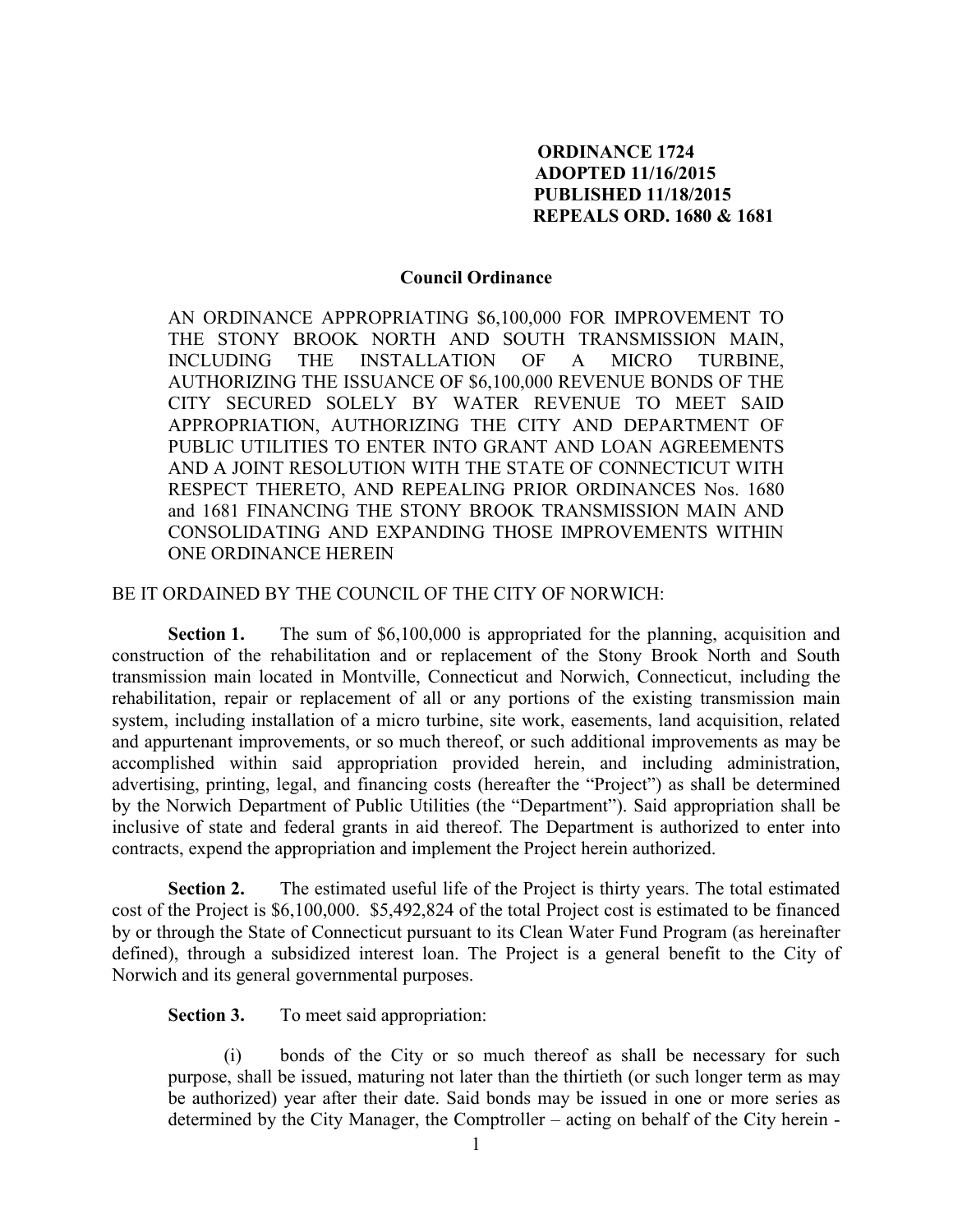and General Manager City of Norwich Department of Public Utilities – acting on behalf of the Department and the Board of Public Utilities Commissioners (hereafter the "Board") herein - (the "Issuer Officials") and the amount of bonds of each series to be issued shall be fixed by the Issuer Officials in the amount necessary to meet the Issuer's share of the cost of the Project determined after considering the estimated amount of the State and Federal grants-in-aid of the Project, or the actual amount thereof if this be ascertainable, and the anticipated times of the receipt of the proceeds thereof, provided that the total amount of bonds to be issued shall not be less than an amount which will provide funds sufficient with other funds available for such purpose to pay the principal of and the interest on all temporary borrowings in anticipation of the receipt of the proceeds of said bonds outstanding at the time of the issuance thereof, and to pay for the administrative, printing and legal costs of issuing the bonds. The bonds shall be in the denomination of \$1,000 or a whole multiple thereof, or, be combined with other bonds of the Issuer and such combined issue shall be in the denomination per aggregate maturity of \$1,000 or a whole multiple thereof, be issued in bearer form or in fully registered form, be executed in the name and on behalf of the City by the facsimile or manual signatures of the Issuer Officials bear the City seal or a facsimile thereof, be certified by a bank or trust company designated by the Issuer Officials, which bank or trust company may be designated the registrar and transfer agent, be payable at a bank or trust company designated by the Issuer Officials and be approved as to their legality by Bond Counsel. They shall bear such rate or rates of interest as shall be determined by the Issuer Officials. The issuance of such bonds in one or more series, the aggregate principal amount of bonds to be issued, the annual installments of principal, redemption provisions, if any, the date, time of issue and sale and other terms, details and particulars of such bonds shall be determined by the Issuer Officials, in accordance with the Joint Resolution. In the case of Parity Indebtedness as defined in the Joint Resolution between the City of Norwich and the Board (as hereinafter defined as the "Joint Resolution"), the Issuer Officials, shall also determine the revenues and property to be pledged for payment of such Parity Indebtedness; or

(ii) temporary notes of the City may be issued in one or more series pursuant to Section 7-244a of the General Statutes of Connecticut, as amended. The amount of such notes to be issued, if any, shall be determined by the Issuer Officials, and they are hereby authorized to determine the date, maturity, interest rate, form and other details and particulars of such notes, and to sell, execute and deliver the same; or

(iii) interim funding obligations and project loan obligations or any other obligations of the City (hereinafter "Clean Water Fund Obligations") evidencing an obligation to repay any portion of the costs of the Project determined by the State of Connecticut Department of Environmental Protection, Public Health or other department as applicable to be eligible for funding under Section 22a-475 et seq. of the Connecticut General Statutes, as the same may be amended from time to time (the "Clean Water Fund Program"). The General Manager City of Norwich Department of Public Utilities is authorized in the name and on behalf of the City and the Board to apply for and accept any and all Federal and State loans and/or grants-in-aid of the Project and is further authorized to expend said funds in accordance with the terms hereof and in connection therewith to contract in the name of the Department with engineers, contractors and others. The City may issue Clean Water Fund Obligations in one or more series and in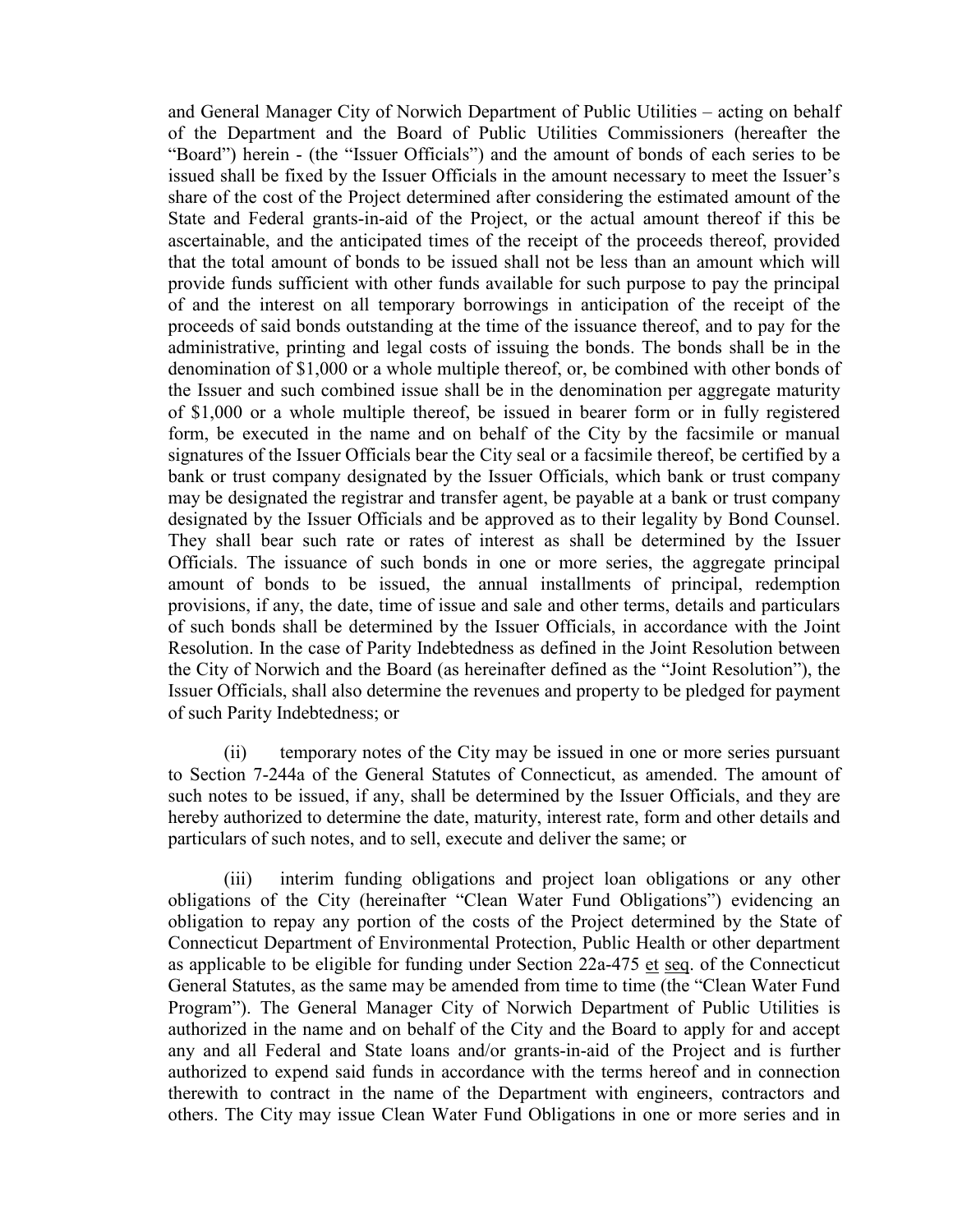such denominations as the Issuer Officials shall determine, provided that the total of all such Clean Water Fund Obligations, bonds and notes issued and appropriation expended pursuant to this ordinance shall not exceed \$6,100,000. The Issuer Officials are hereby authorized to determine the amount, date, maturity, interest rate, form and other details and particulars of such interim funding obligations and project loan obligations, subject to the provisions of the Clean Water Fund Program, and to execute and deliver the same. Clean Water Fund Obligations shall be secured solely from a pledge of water system revenues; or

(iv) promissory notes, bonds or other obligations made payable to the United States of America to meet any portion of the costs of the Project determined by the federal government, including acting through the Rural Utility Service of the United States Department of Agriculture ("USDA") or other federal program or agency, to be eligible for loan and/or grant monies; or

(v) any combination of bonds, temporary notes, notes, or obligations as set forth in the preceding subsections may be issued, provided that the total, aggregate principal amount thereof outstanding, and including the amount of grant funding obtained pursuant to a Project Grant and Project Loan Agreement, at any time shall not exceed \$6,100,000.

## **Section 4.**

(i) Bonds, temporary notes, or water assessment notes, Clean Water Fund Obligations and federal obligations all as set forth in section 3 are hereafter referred to as "Bonds." The Bonds shall be water revenue bonds of the City, the payment of principal and interest on which shall be secured solely by revenues derived from the operation of the water system, including use charges, connection charges, benefit assessments or any combination thereof, investment income derived there from, or other property of the water system or revenue derived from the operation of the water system in accordance with the Joint Resolution. Each of the Bonds shall recite to the effect that every requirement of law relating to its issue has been duly complied with, that such Bond is within every debt and other limit prescribed by law, that such Bond does not constitute a general obligation of the City for which its full faith and credit is pledged, and that such Bond is payable solely from revenues, assessments, charges or property of the water system specifically pledged therefore.

(ii) The bonds authorized to be issued by section 3 shall be, issued and secured pursuant to the Joint Resolution approved by the City Council on August 7, 2000, and the Board on July 17, 2000, as amended, and as supplemented by various supplemental Resolutions adopted pursuant to the Joint Resolution, and which is hereby ratified, confirmed and approved in its entirety, including without limitation, the rate and revenue covenants therein. The Board irrevocably agrees to comply with the provisions of the Joint Resolution, including Supplemental Resolutions, including but not limited to: to set, establish and collect and maintain rates and revenue as necessary to continually comply with the terms, conditions and covenants of the General Resolution. The City irrevocably agrees to comply with the provisions of the General Resolution. In order to implement the provisions of the Joint Resolution the City and the Board may enter into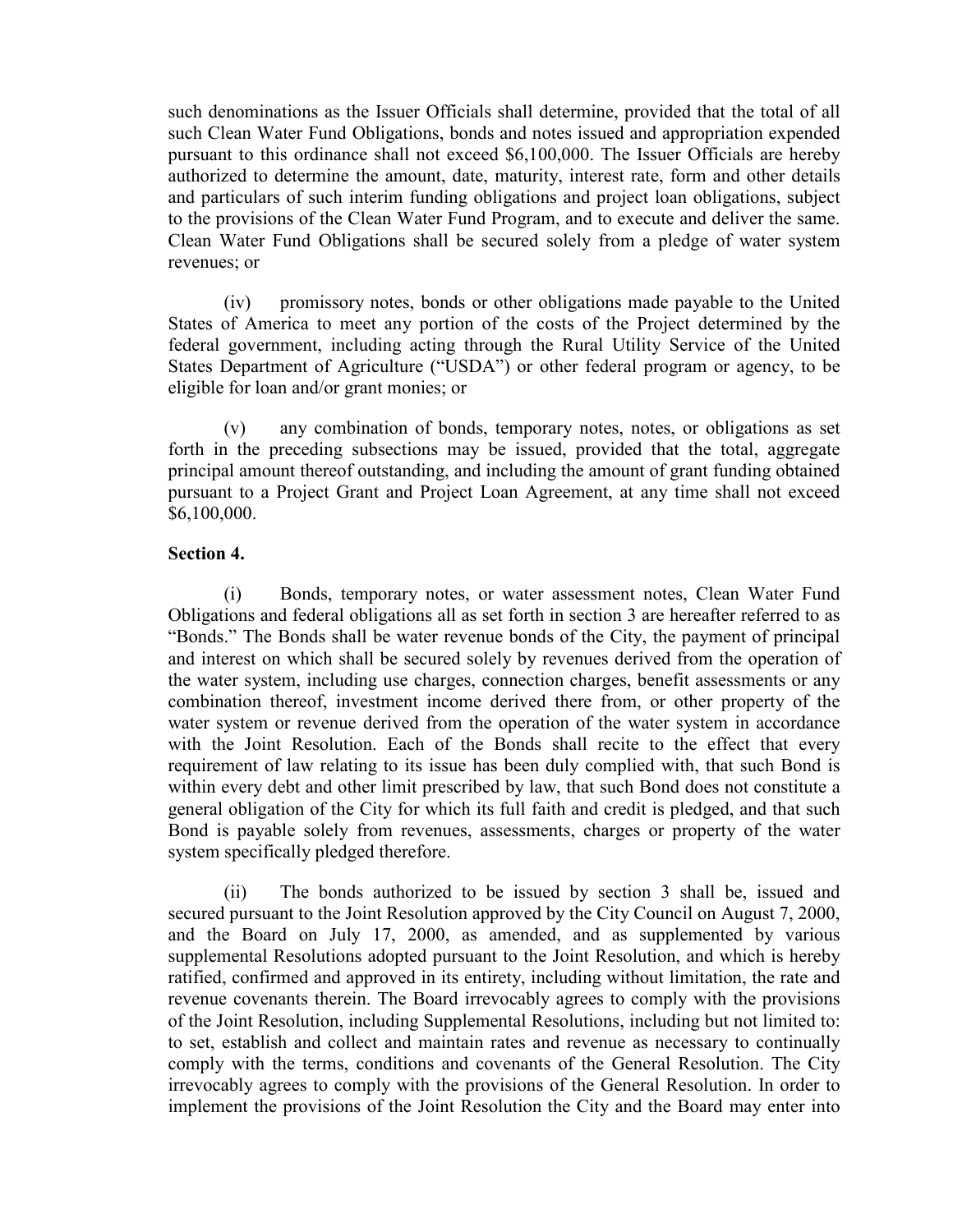an indenture of trust with a bank and trust company which indenture may contain provisions customarily included in revenue bond financings, including provisions of a similar nature to those in the Joint Resolution and which are necessary, convenient or advisable in connection with the issuance of the Bonds and their marketability. The Issuer Officials are hereby authorized to execute and deliver on behalf of the City and the Board an indenture in such final form and containing such terms and conditions as they shall approve, and their signatures on any such indenture shall be conclusive evidence of their approval as authorized hereby.

(iii) The Issuer Officials on behalf of the City and the Board are authorized to agree to additional terms and to delete or change existing terms and otherwise amend the form of Joint Resolution in order to obtain State or federal funding, provide better security for the bonds, correct any matter, cure any ambiguity or defect or otherwise benefit the Issuer in their judgment. Such additional or different terms may include restrictions on the use of water funds or fund balance or water operations, coverage ratios, additional or changed reserve requirements, identification and pledge of revenues securing the Bonds, providing for the form of the Bonds, conditions precedent to the issuance of Bonds and additional Bonds, the establishment and maintenance of funds and the use and disposition there from, including but not limited to accounts for the payment of debt service, the payment of operating expenses, debt service reserve and other reserve accounts, providing for the issuance of subordinated indebtedness, defining an event of default and providing for the allocation of revenues in such event, credit enhancement, providing for a pledge and allocation of water revenues to pay for obligations issued by third parties, and provisions of a similar and different nature to those in the Joint Resolution and which are necessary, convenient or advisable in connection with the issuance of the Bonds and their marketability, and to obtain the benefits of any state or federal grant or low interest loan program, including but not limited to the Clean Water Fund and Federal Department of Agriculture Programs. The Issuer Officials are hereby authorized, in addition to the General Resolution, to execute and deliver on behalf of the Issuer and the Board an indenture of trust in such final form and containing such terms and conditions as they shall approve, and their signatures on any such indenture shall be conclusive evidence of their approval as authorized hereby.

**Section 5.** The issue of the Bonds aforesaid and of all other bonds or notes of the City heretofore authorized but not yet issued, as of the effective date of this Ordinance, would not cause the indebtedness of the City to exceed any debt limit calculated in accordance with law.

**Section 6.** Said Bonds shall be sold by the Issuer Officials in a competitive offering or by negotiation, in their discretion. If sold in a competitive offering, the Bonds shall be sold upon sealed proposals at not less than par and accrued interest on the basis of the lowest not or true interest cost to the City. If the Bonds are sold by negotiation, the Issuer Officials, are authorized to execute a purchase agreement on behalf of the City and Board containing such terms and conditions as they deem appropriate and not inconsistent with this Ordinance.

**Section 7.** Resolution of Official Intent to Reimburse Expenditures with Borrowings. The City of Norwich (the "Issuer") hereby expresses its official intent pursuant to section 1.150-2 of the Federal Income Tax Regulations, Title 26 (the "Regulations"), to reimburse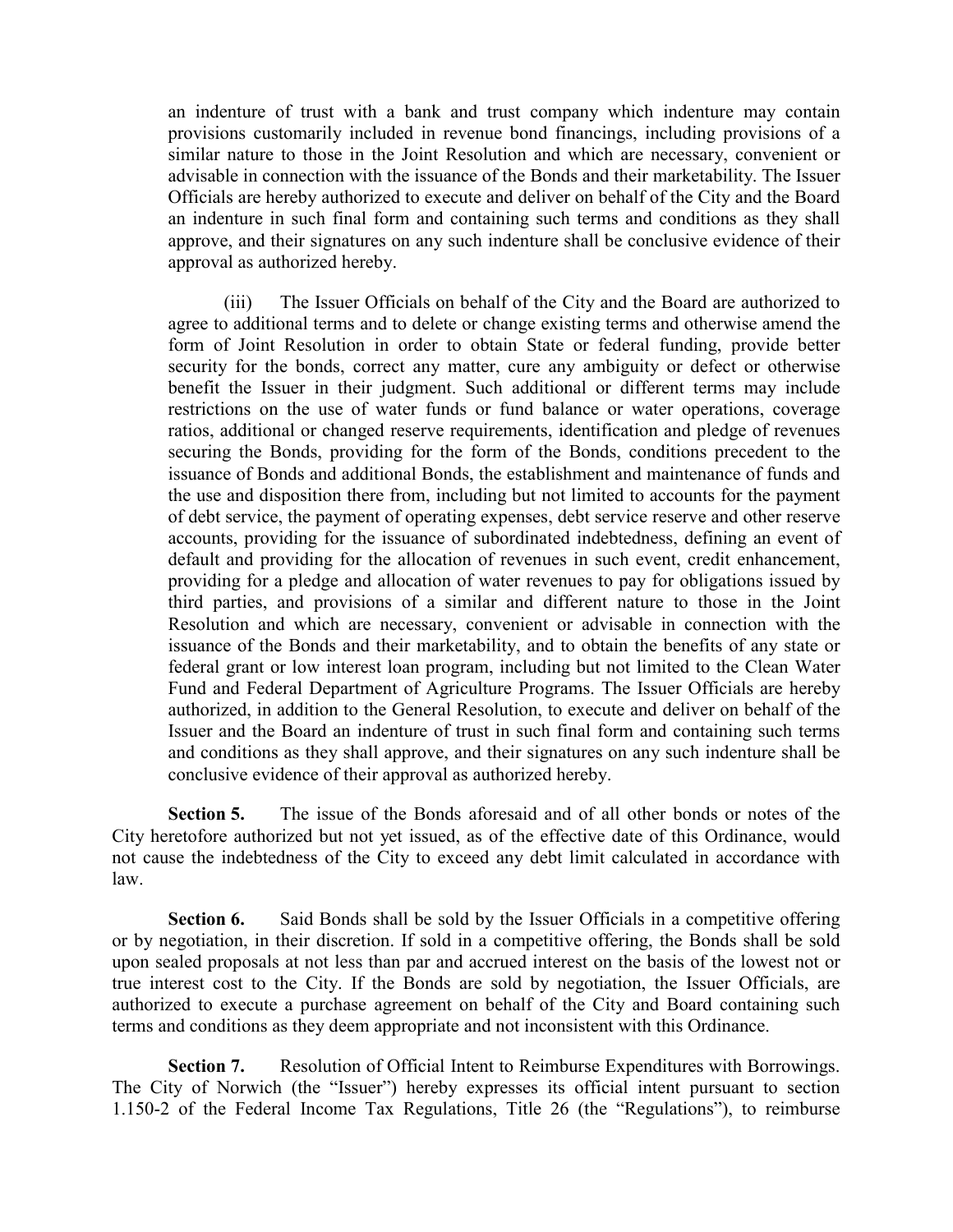expenditures paid sixty days prior to and after the date of passage of this Resolution in the maximum amount and for the capital project defined in Section 1 with the proceeds of bonds, notes, or other obligations ("Bonds") authorized to be issued by the Issuer. The Bonds shall be issued to reimburse such expenditures not later than 18 months after the later of the date of the expenditure or the substantial completion of the project, or such later date the Regulations may authorize. The Issuer hereby certifies that the intention to reimburse as expressed herein is based upon its reasonable expectations as of this date. The Comptroller, and General Manager City of Norwich Department of Public Utilities or their designee is authorized to pay project expenses in accordance herewith pending the issuance of reimbursement bonds, and to amend this declaration.

**Section 8.** It is hereby found and determined that it is in the public interest to issue all, or a portion of, the Bonds, Notes or other obligations of the City authorized to be issued herein as qualified private activity bonds, or with interest that is includable in gross income of the holders thereof for purposes of federal income taxation. The Issuer Officials are hereby authorized to issue and utilize without further approval any financing alternative currently or hereafter available to municipal government pursuant to law, including but not limited to any "tax credit bond," or "Build America Bonds" including Direct Payment and Tax Credit versions.

**Section 9.** This Ordinance shall be effective upon adoption by the City Council and its approval by the Board.

**Section 10.** Simultaneously upon effectiveness of this Ordinance, Ordinances 1680 and 1681 shall be repealed. The expenses paid from, debt issued, funding agreements and contracts entered into and projects undertaken pursuant to Ordinances 1680 and 1681, shall remain in full force and effect, shall be funded from, issued, entered into, and enforceable against the City and Board, pursuant to the authorization of this Ordinance and the terms thereof.